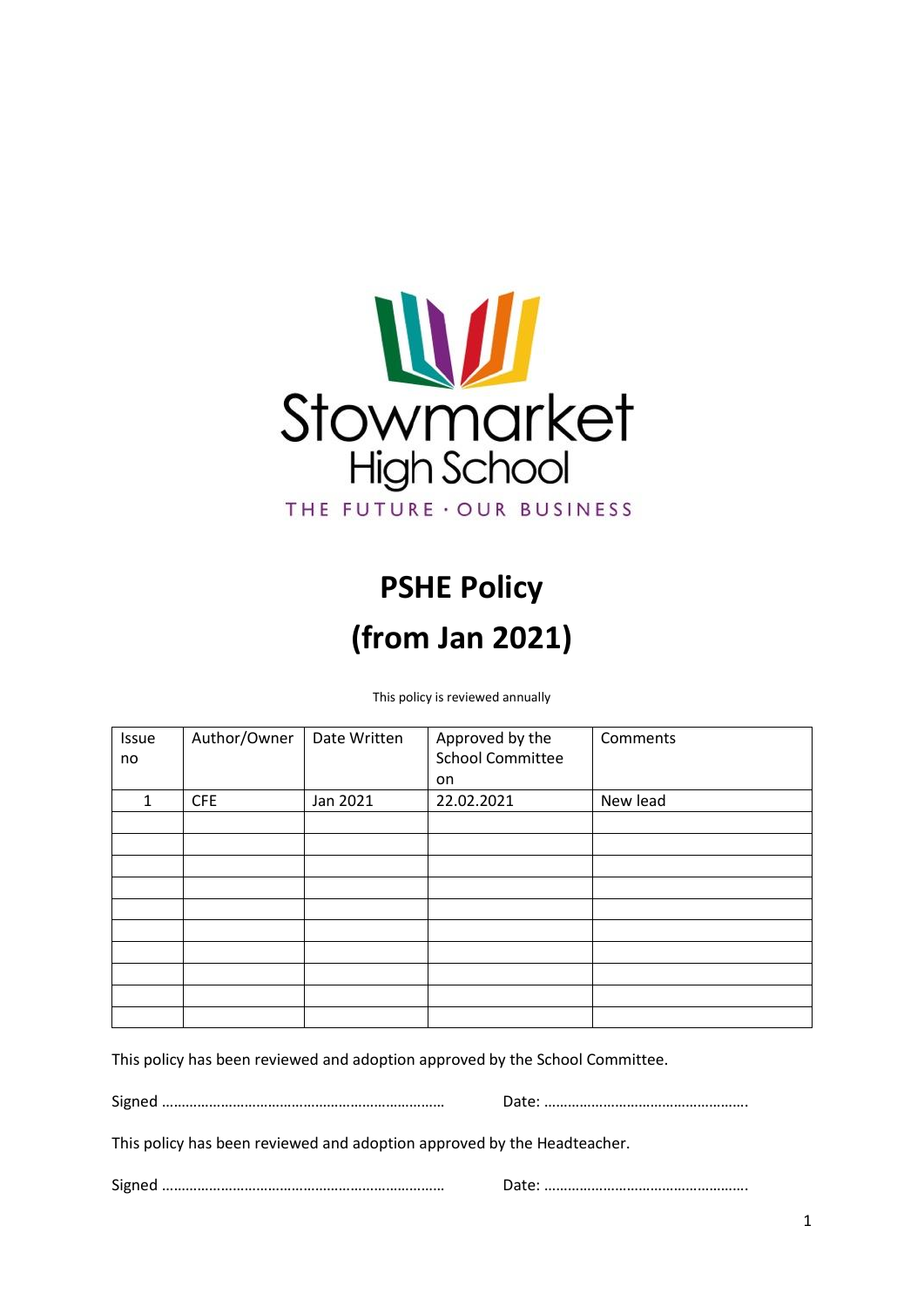#### **Contents**

| Rationale and ethos                 |    |  |
|-------------------------------------|----|--|
| Aims                                | p3 |  |
| <b>Statutory Requirements</b>       | p3 |  |
| Content and Delivery                | p3 |  |
| How we deliver PSHE                 | p4 |  |
| <b>Staff Training</b>               | р5 |  |
| Assessment                          | р5 |  |
| <b>Roles and Responsibilities</b>   | р5 |  |
| <b>Monitoring Arrangements</b>      | p6 |  |
| Parents and Their Right to Withdraw | p6 |  |
| Links With Other Policies           |    |  |

#### **Rationale and Ethos**

This policy covers Stowmarket High School's approach to Personal, Social, Health and Economic Education (PSHE). It was written by the PSHE Lead Claire Ferguson in consultation with Claire Broxton (SLT link), Charlie Bowen (School Committee Lead), staff, parents/carers and students. PSHE is designed to equip children and young people with the information, skills and values to have safe, fulfilling and enjoyable lives and relationships. Relationship and Sex Education (RSE), which has its own policy, aims to give students the information they need to help them develop healthy, nurturing relationships of all kinds, not just intimate relationships. It involves learning about relationships, sexual health, sexuality, healthy lifestyles, diversity and personal identity. It is not about the promotion of sexual activity. PSHE will support the wider work of the school in helping to foster student wellbeing and develop resilience and character that we know are fundamental to students being safe and happy. The school will also promote the qualities and attributes students need to thrive as political individuals, family members and productive members of society. Stowmarket High School will teach PSHE and RSE in context, and in an age appropriate, inclusive, supportive and nonjudgemental manner at all times.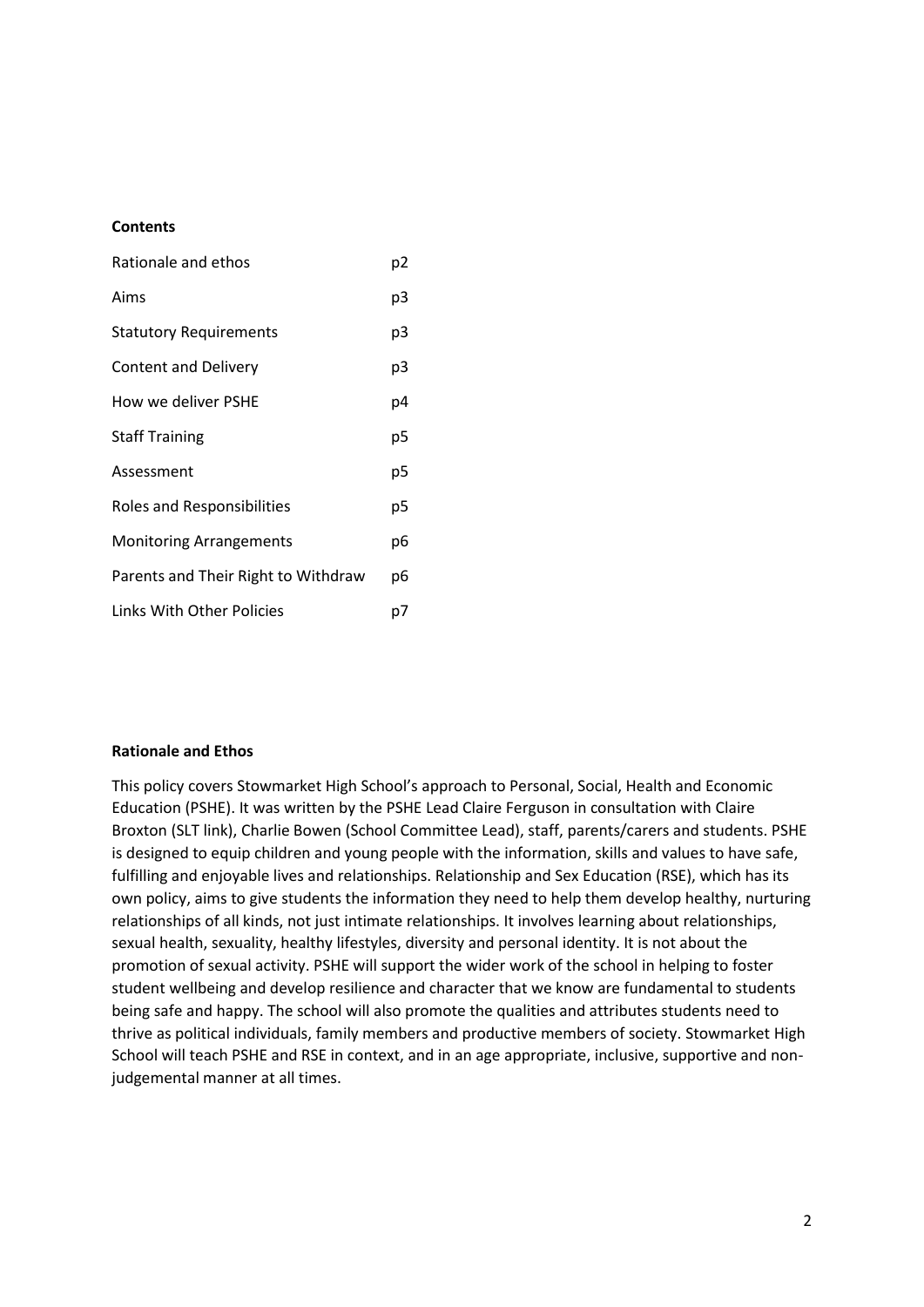#### **Aims**

PSHE aims to teach students how to keep themselves safe and healthy, how to manage their academic, personal and social lives in a positive way now and in the future, and to support their own and others' wellbeing. Our wider aim is that our students grow to become successful and happy adults who make a meaningful contribution to society.

# **Statutory Requirements**

From September 2020 the Children and Social Work Act 2017 made RSE and Health Education compulsory (extension given to Spring term 2021 due to COVID-19). Whilst, economic wellbeing, financial education, personal safety, careers and enterprise are not compulsory in the Programme of Study for PSHE, we are committed to delivering a broad PSHE programme, and all topics will be incorporated and taught, including the non-statutory content. PSHE will comply with the provisions of the Equality Act 2010 which state that schools must not discriminate against students because of any protected characteristics. Our PSHE programme is sensitive to the possibly complex religious, sexual orientation or cultural backgrounds of individual students. All opinions are heard, challenged and developed safely and inclusively.

#### **Content and Delivery**

Content PSHE has three core themes; Health and Wellbeing, Relationships and Sex Education, Living in the Wider World and Futures. We have created a PSHE programme which provides for and matches the students' needs. Topics covered are:

*1 Health and Wellbeing -* looking at what makes an essential part of a healthy lifestyle. Linked to positive lifestyle choices, we discuss what contributes to people's emotional and social wellbeing as well as promoting good physical health.

Meditation, relaxation, sleep, healthy routines, managing feelings of anger, The Chimp, helpful and unhelpful thinking, drug and alcohol awareness, loneliness, basic first aid, CPR, mental health, mindfulness, self-esteem, body confidence, body image, healthy eating, energy drinks, eating disorders, smoking, exercise, cancer, loss and bereavement, growth and fixed mindsets, male mental health, cannabis, male fertility.

*2 Relationships* and Sex Education- different types of relationships, including those within families, friendships, romantic or intimate relationships and the factors that can affect them.

Friendships, bullying, puberty, consent, unwanted contact, LGBTQ+, unhealthy relationships, working out relationships, pornography, transgender, sharing sexual images, sex, contraception, parenthood, pregnancy, abortion, miscarriage, marriages, self-examination, FGM, menopause, male fertility, STIs, sexting, toxic and abusive relationships, domestic violence.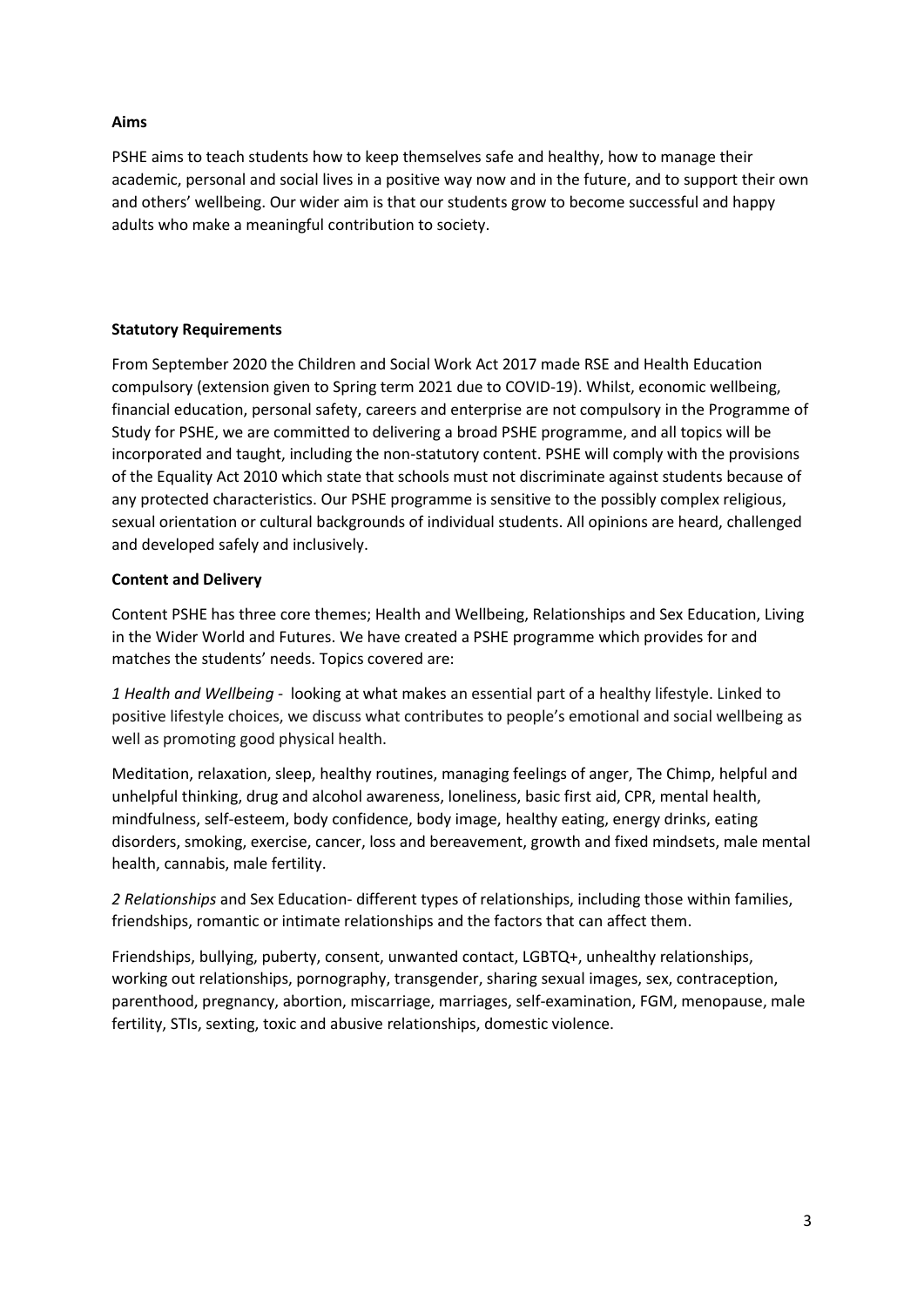*3 Living In The Wider World* - developing the qualities and attributes children to be independent and active participants in society.

Online safety, British Values, diversity and culture, protected characteristics, staying in control of our money, budgeting, personal/road/cycle safety, drowning prevention, disabilities and autism, rights and responsibilities, human rights, gangs, extremism, prejudice, racism, intolerance, equality, climate change, Be Internet Citizens, organ donation, knives, serious organised crime, gambling, debt, payday loans, APR, county lines, prevent, radicalisation.

*4 Futures –* is coordinated by the school's Inspirational Futures team and in certain year groups is delivered within the PSHE Curriculum (at other times students receive dedicated lessons on their timetable)

#### **How we Deliver PSHE**

Our main method of delivery of PSHE is through dedicated lesson time where one session per week is dedicated to PSHE in Y7 and Y8. In Y9, 10 and 11 students receive a lesson every two weeks.

Staff will deliver a sixty-minute lesson on a variety of topics and issues that link to the PSHE curriculum. All lesson plans and resources are provided by the PSHE Lead and are available on the PSHE staff SharePoint page. Additionally, students have access to adapted lessons which can be completed remotely on the PSHE Student SharePoint page. No member of staff will be expected to deliver any content against their will, and any concerns they have should be raised with the PSHE Lead who can support delivery.

All PSHE schemes of work are age appropriate and developmentally appropriate and allow students to grow their own opinions and understanding of complex and engaging topics. They are delivered in an open and non-judgemental manner and allow scope for students to ask questions so they are fully informed. PSHE will be underpinned by clear ground rules that students must adhere to. Students are provided with a question and answer booklet which they complete, as well an engaging in debate and discussion. PSHE teaching will take into account students' ability, age and cultural backgrounds. Lessons will be planned so that students of differing abilities, including the ablest and those with additional needs, can access the learning and are suitably challenged. We are mindful of the Special Educational Needs and Disability (SEND) Code of Practice when planning for PSHE so that it is accessible for all students. We know some students are more vulnerable due to the nature of their SEND and this is taken into consideration when planning and teaching PSHE. However, high quality teaching that is differentiated and personalised is the starting point to ensure accessibility.

External speakers/specialist educational organisations may deliver sessions as part of special events or access the classroom remotely. However, Stowmarket High School teachers will always manage this learning and be present at all times during sessions.

Assemblies are used to support the delivery of PSHE content and may complement the weekly topics delivered during form time. They are delivered by Stowmarket High School staff or external guests. Some elements of PSHE may also be delivered by individual subject areas e.g. the National Curriculum for Science includes teaching about reproduction.

During the course of PSHE lessons, students may disclose or indicate they are vulnerable or at risk. They may also seek advice and support on a specific personal issue. Staff who have any serious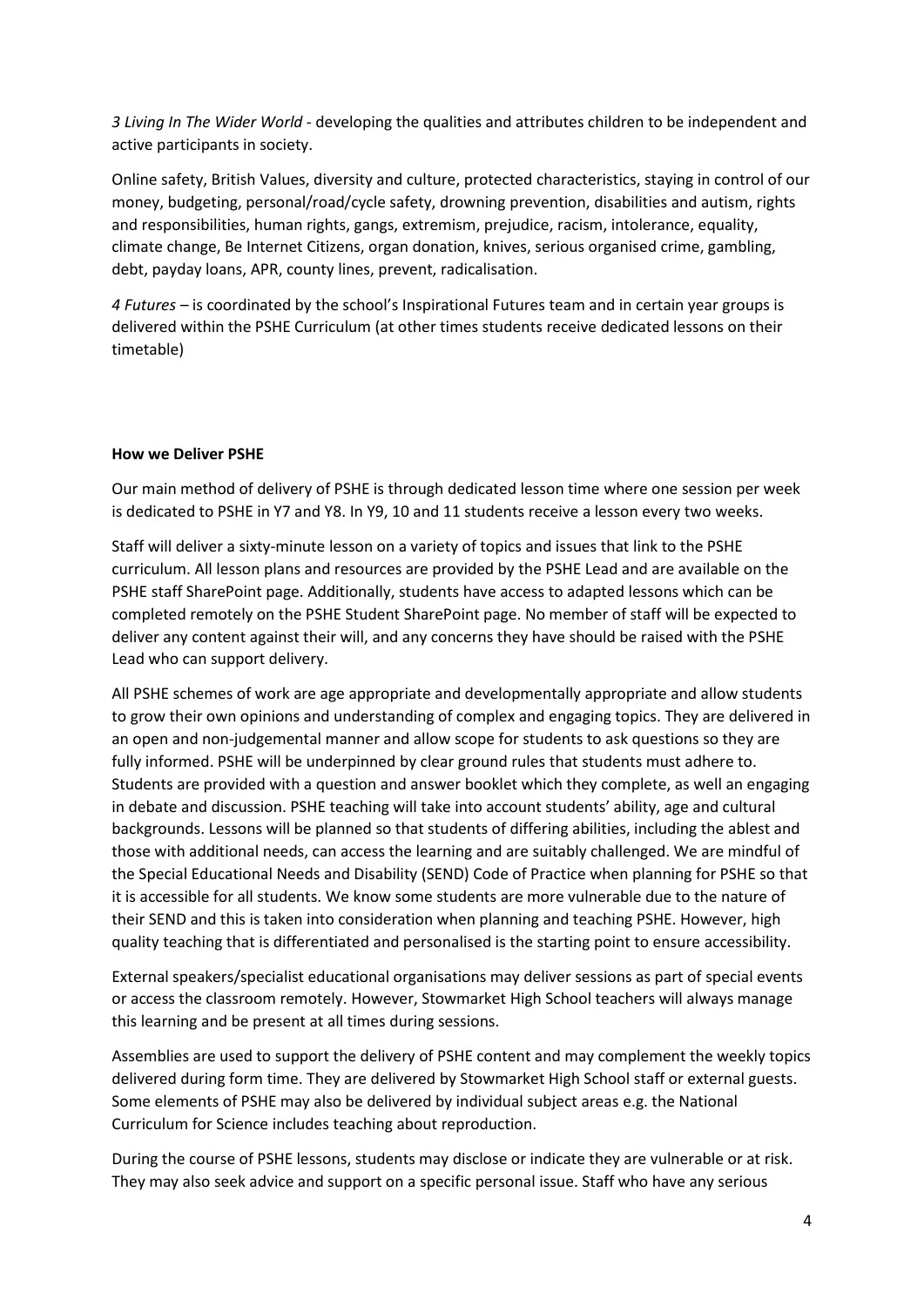concerns must follow the procedures laid down in the Safeguarding Policy and pass these onto the Designated Safeguarding Lead (DSL). Staff will not offer or guarantee confidentiality to any student.

# **Staff Training**

All staff delivering PSHE and RSE will receive staff training so they feel prepared and equipped, especially for the more controversial and sensitive topics. It will be made clear to staff that their own personal beliefs and attitudes cannot influence their delivery. The PSHE Lead will organise staff training for staff when appropriate. Training is also available for the PSHE Lead to keep up to date with current policy and best practice, primarily through membership to the PSHE Association.

# **Assessment (informal)**

Staff will have the same expectations about the quality of students' work as in other curriculum areas. Informal assessment will take place through formative assessment which will allow the teacher and students to assess their contribution, ideas and progress. Students will also complete baseline assessments to determine prior knowledge, and then a similar assessment at the end of the topic, to capture progress and allow students to reflect on their learning. Students will complete an annual PSHE survey. This will ask about multiple aspects of the lessons delivered. Students' responses will give us a clear indication of those aspects of PSHE that require more or less attention so we can shape the PSHE curriculum according to their needs.

# **Roles and Responsibilities**

# *The Governing Body*

Will approve the PSHE policy and RSE policy and hold the Headteacher to account for its implementation

# *The Headteacher*

A. Ensure PSHE is well led, effectively managed, well planned and taught consistently across the school

B. Manage requests to withdraw students from the Sex Education element of RSE

C. Resource, staff and timetable PSHE in a way that ensure the school fulfils its legal obligations

# *PSHE Lead*

A. Coordinate the delivery of PSHE during lesson time

B. Design age appropriate PSHE schemes of work for all year groups

C. Ensure our PSHE curriculum map meets and exceeds statutory RSE and Health Education requirements, and is sequenced sensibly

D. Ensure our PSHE curriculum map meets the needs of our students, using findings from the PSHE survey

E. Communicate with staff in other curriculum areas to ensure PSHE complements, and does not duplicate, content covered in other subjects

F. Ensure all PSHE resources are kept in one place on the network and are easily accessible to staff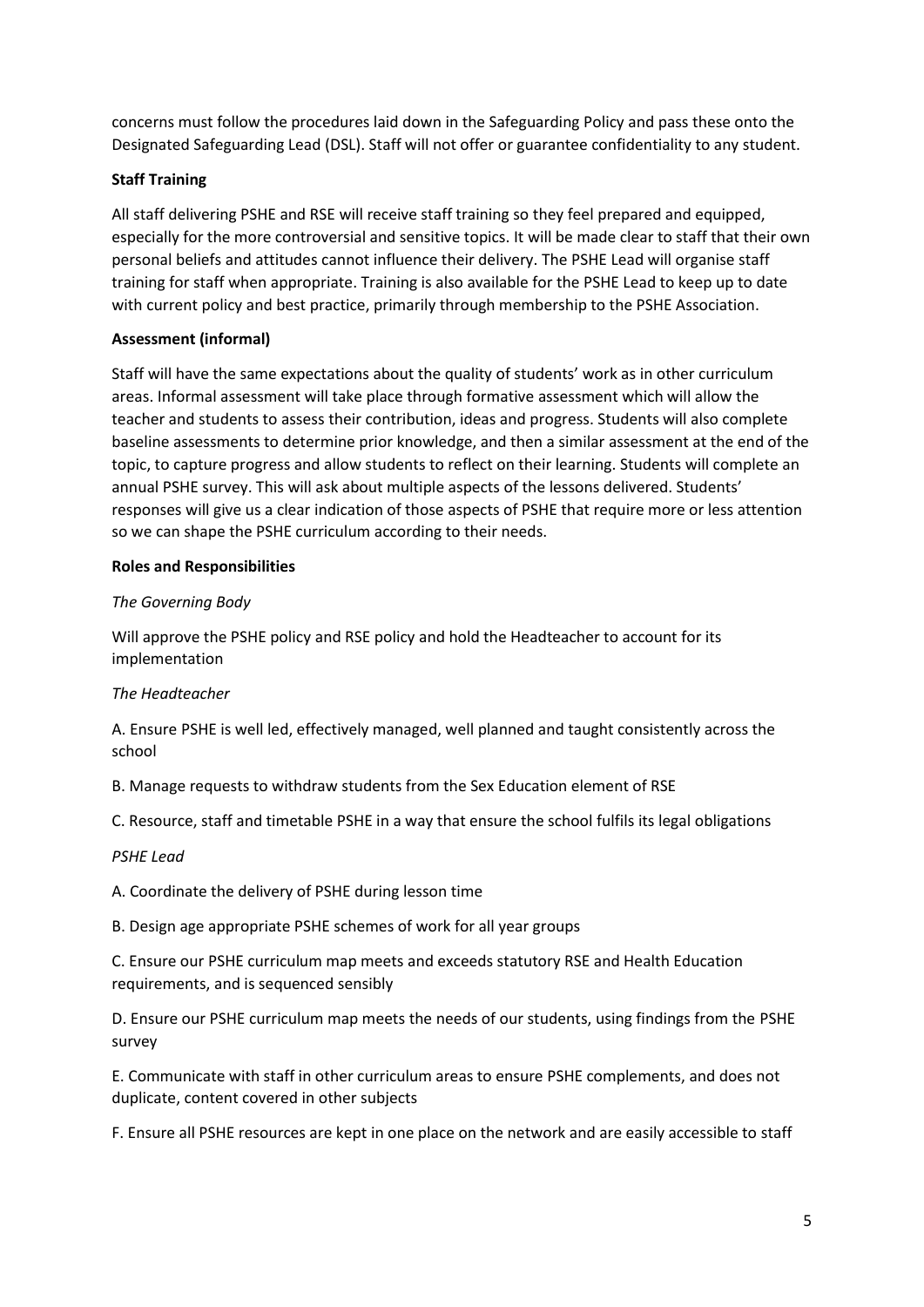G. Assist SLT with the monitoring and evaluation of PSHE via learning walks, booklet scrutiny, and student/staff questionnaires

H. Carry out annual self-evaluation of PSHE provision using the tools supplied by the PSHE Association

I. Monitor student progress in PSHE

- J. Organise PSHE external speakers, liaising with external agencies
- K. Contribute to the CPD, training and support required by staff
- L. Keep abreast of current PSHE guidance and best practice
- M. Ensure PSHE education is accessible to all students
- N. Report to SLT on request
- O. Organise the opportunity for extracurricular PSHE themed clubs

Staff

- A. Deliver PSHE in a sensitive manner
- B. Establish clear ground rules for students when engaging in debate and discussion
- C. Model positive attitudes towards PSHE
- D. Monitor student progress
- E. Respond to the needs of individual pupils and pass on any safeguarding concerns to the DSL
- F. Pass on completed student PSHE booklets to the PSHE Coordinator when asked for
- G. Provide feedback through PSHE surveys to the PSHE Coordinator

#### **Monitoring Arrangements**

PSHE lessons are quality assured by SLT and the PSHE Lead via learning walks, student voice, and student booklet scrutiny. Staff monitor student progress during PSHE sessions and by looking through student booklets. PSHE staff and student surveys are completely annually, the findings of which are used to improve provision. The PSHE Lead also completes a self-evaluation annually and uses this to identify priorities for improvement. This policy will also be reviewed and approved annually by the Headteacher and the School Committee to ensure it continues to meet the needs of students, staff and parents.

#### **Parents and Their Right to Withdraw**

The PSHE teaching we offer will be complementary and supportive to the role of parents. We will consult with them on the development of PSHE subject content and policy. However, the DfE state that 'what is taught, and how, is ultimately a decision for the school and consultation does not provide a parental veto on curriculum content'. Parents will not be able to withdraw their child from Relationships Education. However, parents will be able to withdraw their child from some or all of Sex Education (other than the Sex Education which sits in the National Curriculum as part of Science) up to and until three terms before they turn 16. Parents must apply in writing to the Headteacher if this is the case. The Headteacher will discuss such requests with parents and, as appropriate, with the student to ensure that their wishes are understood and to clarify the nature and purpose of the